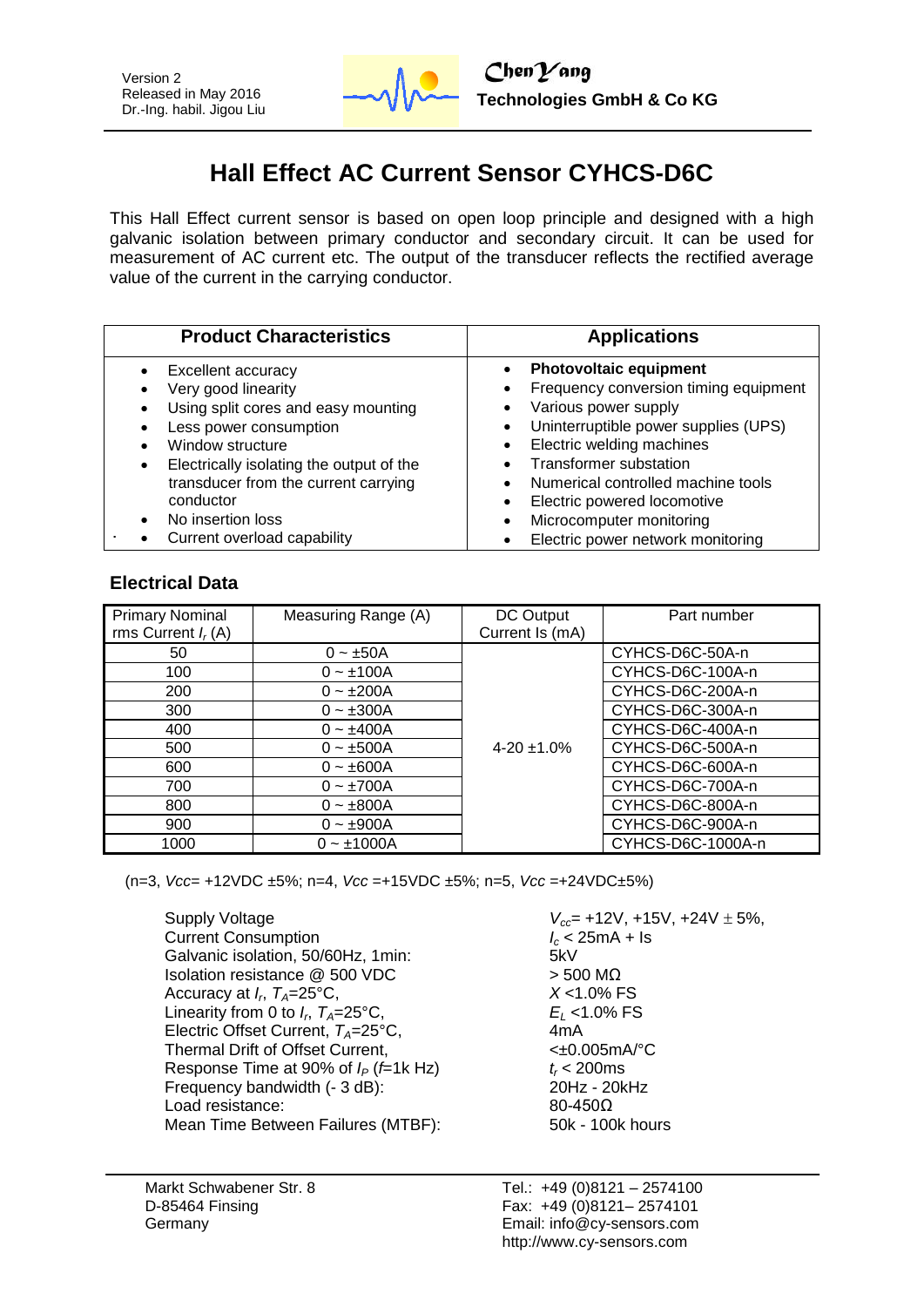

Ambient Operating Temperature,  $T_A = -25^{\circ}C \sim +85^{\circ}C$ Ambient Storage Temperature,  $T_S = -40^\circ \text{C} \sim +100^\circ \text{C}$ 

### **PIN Definition and Dimensions**

### **CYHCS-D6C-xxxx**





**Terminal Arrangement**

| $1(+)$ : | Vcc    |
|----------|--------|
| $2(-)$ : | GND    |
| $3(M)$ : | Output |



Markt Schwabener Str. 8 D-85464 Finsing **Germany**